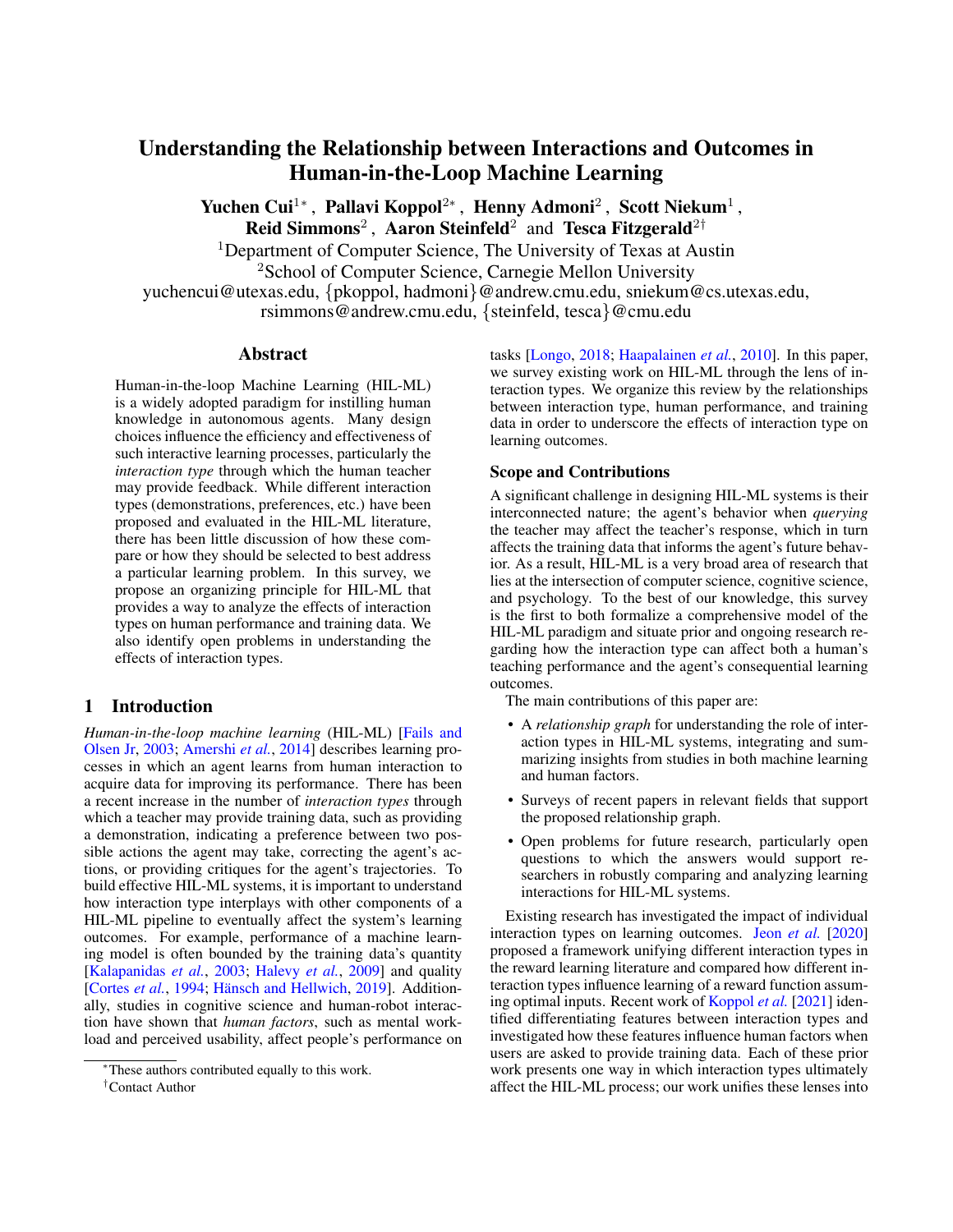<span id="page-1-0"></span>

Figure 1: This graph outlines several key relationships that affect a HIL-ML system's ability to meet its problem specification, which consists of the system's learning objectives and constraints. We survey how the choice of *interaction type* affects training data, both directly and via the human's teaching performance when providing training data.

a comprehensive view of the influence of interaction types in the overarching HIL-ML process.

The specific domain and physical interface in which an HIL-ML system is deployed will affect the system's learning outcome and the human teacher's experience [\[Koppol](#page-8-3) *et al.*, [2021;](#page-8-3) Ke *[et al.](#page-8-4)*, [2020;](#page-8-4) [Dudley and Kristensson,](#page-7-5) [2018\]](#page-7-5). Rather than attempt to enumerate all possible effects of domain and interface design, we focus on features of interaction types that differentiate them at the algorithmic level. As a result, the design choices and relationships analyzed in this paper may be considered within any domain. To provide concrete examples, however, we ground our discussion in the context of a warehouse robot tasked with restocking items. In this example, the robot collects data from humans to train separate models for object recognition and manipulation.

# <span id="page-1-1"></span>2 Relationship Graph

In HIL-ML systems, a primary goal of selecting an *interaction type* is to choose the one that best aligns the *learning outcomes* and *learning objectives* of the overall system. These learning outcomes are dependent on the *training data* obtained by the system. To understand how interaction type influences learning outcomes, it is important to understand its relationship with training data. Existing studies show that interaction type influences training data in at least two different ways. First, the interaction type directly determines the form of label that is collected in the training data, as well as the training implications of that label (e.g., how that label should be converted into a reward update [Jeon *[et al.](#page-8-2)*, [2020\]](#page-8-2)). Second, the interaction type also influences *human performance* on the teaching task [\[Koppol](#page-8-3) *et al.*, [2021\]](#page-8-3), which can affect the quantity and quality of training data. We propose a relationship graph (Fig. [1\)](#page-1-0) as an organizing principle for HIL-ML systems in order to comprehensively analyze the effects of interaction types. We define each node of the graph in the remainder of this section. Later, in Sections 3-5, we explore the relationships indicated by the graph edges.

# Problem Specification

The problem specification consists of the *objectives* and *constraints* of a given learning problem. Learning objectives describe the goals of designing a HIL-ML system, which may consist of objectives such as the expected performance on the training, testing, and generalization datasets, output consistency, sample efficiency, (adversarial) robustness [\[Zhang](#page-9-0) *et [al.](#page-9-0)*, [2019a\]](#page-9-0), and/or explainability [\[Rosenfeld and Richardson,](#page-9-1) [2019\]](#page-9-1). Constraints of a HIL-ML system specify the requirements and limitations, which may include the size of the training data set, physical limits, safety requirements, and so forth.

In the restocking robot domain, for example, the learning objective of the robot's object recognition model is to meet an expected object detection accuracy above some threshold, while also being robust to changes in lighting conditions in the warehouse. Within the robot's manipulation model, the objective is to generalize its grasping model learned from a small set of objects to robustly grasp novel ones, under the constraint that collisions in any form should be avoided.

#### Interaction Type

The interaction between humans and learning agents can take many forms. [Cakmak and Thomaz](#page-7-6) [\[2012\]](#page-7-6) proposed a categorization of interaction queries that correspond to questions that people tend to ask: label, demonstration, and feature queries. [Zhang](#page-9-2) *et al.* [\[2019b\]](#page-9-2) presented a survey on different types of human guidance specifically for deep reinforcement learning and identified four different learning scenarios: standard imitation learning, learning from evaluative feedback, imitation from observation, and learning attention from human. [Najar and Chetouani](#page-8-5) [\[2021\]](#page-8-5) presented a taxonomy of "advice" for RL agents, categorizing it first according to whether it provides contextual or general advice, and then according to whether it indicates feedback, instructions, or constraints. Recent work of [Koppol](#page-8-3) *et al.* [\[2021\]](#page-8-3) identified four archetypes of interactions in the literature that differ by the amount of data the learner requests feedback on, the amount of data the teacher provides in their response, the granularity of the teacher's response, and the responses the teacher can choose from. These archetypes are: *Showing*, *Categorizing*, *Sorting*, and *Evaluating*. We will use these as canonical categories of interactions in the remainder of our survey, and ground each in a specific scenario: the restocking robot is learning where to place new items on the shelf.

Showing: The teacher provides a demonstration of the agent's expected output. This form of interaction is common in the highly-active research field on Learning from Demonstration [\[Argall](#page-6-1) *et al.*, [2009;](#page-6-1) [Chernova and Thomaz,](#page-7-7) [2014\]](#page-7-7). For the restocking robot, this feedback is provided as an image-label pairing for each object to be shelved, and/or a series of example trajectories demonstrating where to shelve each object. Alternatively, the teacher may verbally explain the expected behavior in the form of "advice" indicating what the agent should or should not do in a particular state [\[Kren](#page-8-6)ing *[et al.](#page-8-6)*, [2016;](#page-8-6) [Najar and Chetouani,](#page-8-5) [2021\]](#page-8-5).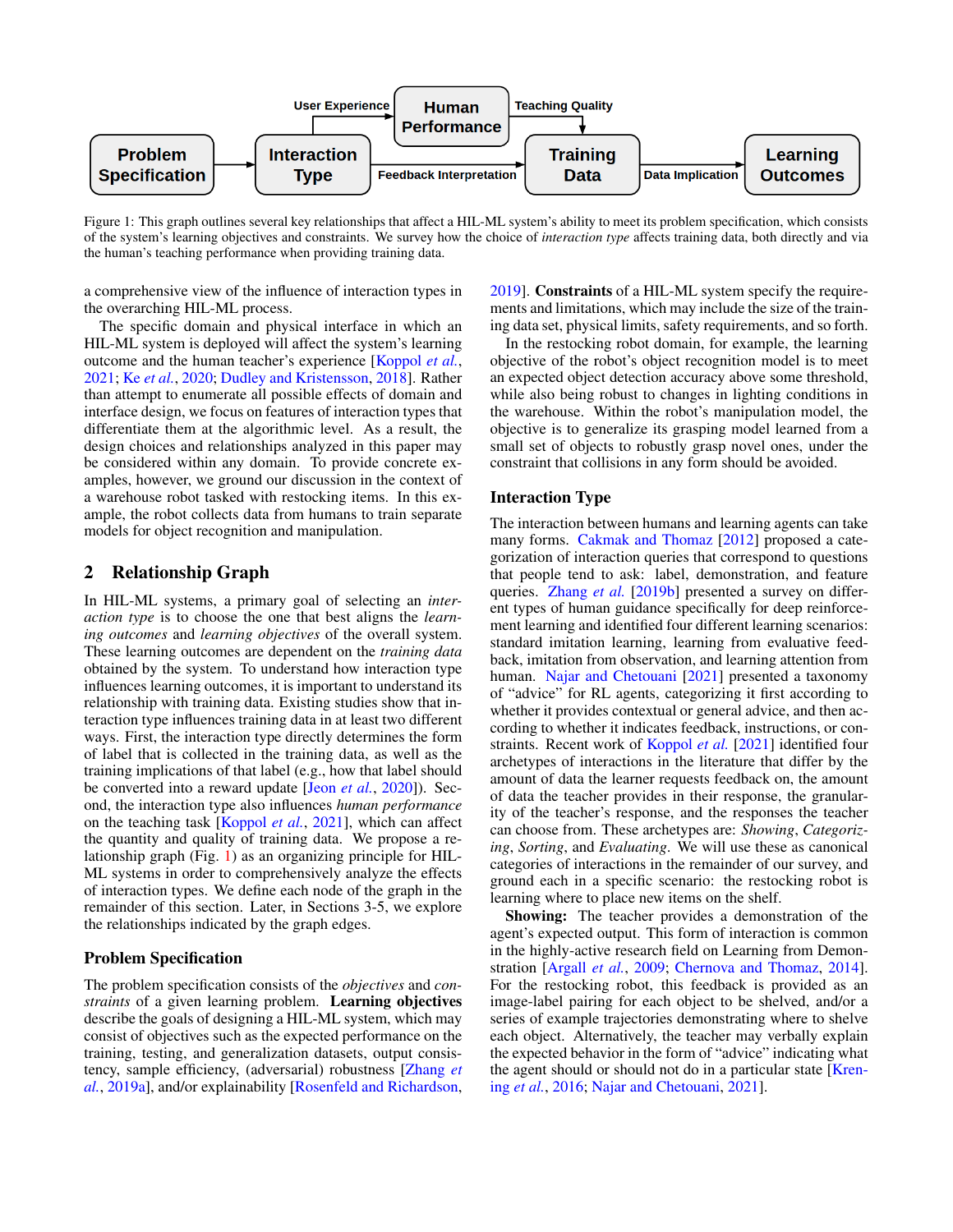Categorizing: The teacher provides one or more labels from a predefined set. For the restocking robot, this may involve the teacher watching the robot place an object onto a shelf, and then providing a single rating of the robot's performance [\[Daniel](#page-7-8) *et al.*, [2014\]](#page-7-8). Or, the teacher may indicate which object (from a set of candidate objects) the robot should place on the shelf [\[Fitzgerald](#page-7-9) *et al.*, [2018\]](#page-7-9).

Sorting: The teacher indicates their relative preferences over a set of choices presented by the agent [\[Sadigh](#page-9-3) *et al.*, [2017\]](#page-9-3). For example, the restocking robot may suggest *n* candidate locations for a particular item, which the teacher then orders by their appropriateness. The restocking robot could also suggest two potential grasps for an object and then ask the teacher for their preference.

Evaluating: The teacher provides granular feedback on an agent's proposed or executed actions. For example, the teacher may supervise the restocking robot and correct its behavior in anticipation of an error (e.g., adjusting the robot's grasp of an object if they believe it to be unstable). These corrections may range from fine-tuned adjustments of the robot's end-effector pose [\[Argall](#page-6-2) *et al.*, [2010;](#page-6-2) [Fitzgerald](#page-7-10) *et al.*, [2019\]](#page-7-10) to perturbations of the robot's intended trajectory [\[Bajcsy](#page-6-3) *[et al.](#page-6-3)*, [2017\]](#page-6-3) to changes in the hierarchical structure of the task [\[Gutierrez](#page-7-11) *et al.*, [2018\]](#page-7-11).

#### Human Performance

In a HIL-ML system, the agent's task is to achieve specified objectives, and the human teacher's task is to provide data that supports the learner. The quality of this training data is critical to the agent's learning outcomes, and is affected by how well the human teacher executes their teaching task. We define *human performance* as a human's ability to provide accurate feedback during a learning interaction. For example, if the restocking robot requests feedback on grasping a new object, human performance consists of the human's ability to provide a demonstration, correction, or other indicator that results in a stable grasp of the object. The teacher's ability to provide quality data depends on how they may provide feedback; if the robot requests a ranking between two candidate grasping poses that are equally bad, the teacher may have difficulty deciding between the two and is unable to express feedback about how the robot *should* grasp the object.

#### Training Data

Training data is the set of data samples generated by the human teacher through interacting with the learning agent. For the restocking robot, this could consist of object type labels, robot arm trajectories, and/or ratings of trajectories.

## Learning Outcomes

The *outcomes* of HIL-ML systems are the objective measures of performance of the trained system. In an effective HIL-ML system, these outcomes should fulfill the previously-described *learning objectives* that define the performance goals of the system. We first consider three common performance-based learning outcomes. Training performance reflects the model's ability to represent its training data. The exact performance metric is domain-specific. In supervised learning, *training accuracy* is a common metric

representing how well the trained model can reproduce the expected output from its training dataset. For reward-based task learning, *policy loss* in the training environment is often used as a performance metric. Testing performance reflects the model's ability to produce the expected output for inputs that are drawn from the same distribution as, but not included in, the original training dataset. This testing dataset represents the set of problems that the trained model is expected to encounter in its domain. Generalization performance reflects the model's ability to produce the expected output for inputs that are drawn from a significantly different distribution from the original training dataset. This type of learning outcome may not apply to all learning domains, but is frequently used in domains where the agent learns multiple tasks (e.g. one-/few-shot learning).

In the restocking robot example, the agent's learning outcome for the object recognition task would be its training and testing performance in classifying catalogued items, and generalization performance in identifying newly-introduced, uncatalogued objects.

#### Relationships

Having introduced the nodes of our proposed relationship graph (Fig. [1\)](#page-1-0), we now define the edges in the graph through surveying relevant literature. Throughout this survey, we identify prior work highlighting the importance of the following relationships within HIL-ML systems that are affected by interaction types:

- (i) Data implication: characteristics of training data that affect the agent's ability to fulfill its learning outcomes,
- (ii) Feedback interpretation: how the teacher's feedback is synthesized into training data,
- (iii) Teaching quality: how the human teacher's experience affects the quality of their feedback, and
- (iv) User experience: how the queries posed via this interaction type are perceived by the human teacher.

We subsequently address each of these relationships.

## <span id="page-2-0"></span>3 Data Implication

The *quality* and *quantity* of training data affect learning outcomes in various ways. Two measures of *quality* of a data set are *noisiness* and *distribution*. *Quantity* straightforwardly refers to the number of samples in the data—however, how much data is *enough* is often determined by the complexity of the task itself and the learning objectives of the agent.

Noise: Noise can be introduced during data collection through human error (labeling error). Noisy data often leads to a false measure of training and testing performance [\[Cortes](#page-7-2) *[et al.](#page-7-2)*, [1994;](#page-7-2) Hänsch and Hellwich, [2019\]](#page-7-3), the effect of which is specific to the training algorithm [\[Kalapanidas](#page-8-0) *et [al.](#page-8-0)*, [2003\]](#page-8-0). During data collection, especially when crowd-sourcing [\[Lease,](#page-8-7) [2011\]](#page-8-7), it is important to control such noise in labels through explicitly correcting for labeling bias [\[Snow](#page-9-4) *[et al.](#page-9-4)*, [2008\]](#page-9-4) or modeling noisy labelers [\[Sheng](#page-9-5) *et al.*, [2008\]](#page-9-5).

Distribution: This encompasses the diversity, biases, and representativeness of the data sets. ML models may overfit not only to training data, but also to test and generalization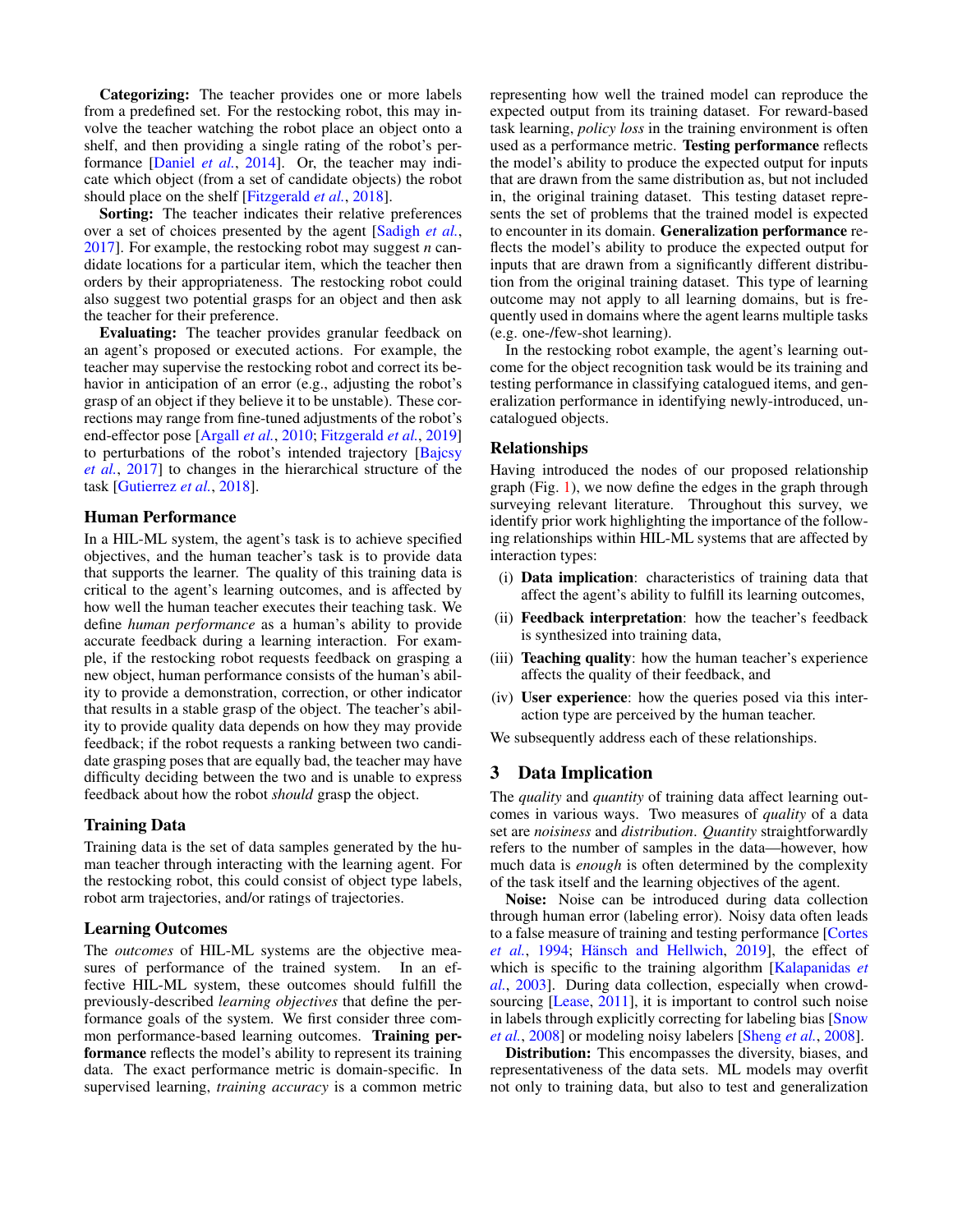data as a result of the research community using identical benchmarks [\[Recht](#page-9-6) *et al.*, [2019\]](#page-9-6). It is important to design distributions of test and generalization sets that account for domain shifts to better understand generalization errors of ML models [\[Subbaswamy and Saria,](#page-9-7) [2020\]](#page-9-7).

Quantity: Data quantity has proven to be a crucial factor of performance of ML models [\[Halevy](#page-7-1) *et al.*, [2009\]](#page-7-1), especially for deep neural networks, as demonstrated on image classification [\[Deng](#page-7-12) *et al.*, [2009\]](#page-7-12) and natural language processing [\[Brown](#page-7-13) *et al.*, [2020\]](#page-7-13). Small training data can lead to overfitting [\[Raudys](#page-9-8) *et al.*, [1991\]](#page-9-8). Performance of deep models on vision tasks increases logarithmically with the volume of training data [Sun *[et al.](#page-9-9)*, [2017\]](#page-9-9). Leveraging large amounts of unlabeled data, self-supervised representation learning also improves performance of deep models [\[Misra and Maaten,](#page-8-8) [2020\]](#page-8-8).

## 4 Feedback Interpretation

*Information gain* has been used to select queries in active HIL-ML systems in studies of individual interaction types, such as when querying a teacher to critique a robot's motion [\[Cui and Niekum,](#page-7-14) [2018\]](#page-7-14) or when querying a teacher to indicate their preference over two proposed actions [\[Biyik](#page-7-15) *et al.*, [2020\]](#page-7-15). Recent work of Jeon *[et al.](#page-8-2)* [\[2020\]](#page-8-2) proposes a formulation of information gain for finding the best feedback type for reward learning, assuming optimal feedback. We build on these studies and formulate information gain for measuring the effect of interaction types on training data for HIL-ML systems. Information gain represents the expected change in the model's information entropy  $(H)$  resulting from new information. In a HIL-ML context, this information consists of the training data obtained from one interaction between the teacher and agent. In the remainder of this section, we frame this training data as resulting from a *choice* made by the human teacher in response to the agent's query. Each interaction type defines the ways in which the agent may query the teacher for training data and, as a result, defines the number and distribution of possible responses by the human teacher to the agent's query. We ground the problem of calculating the information gain  $\Phi_i$  for the optimal query of interaction type  $i$  as follows:

$$
\Phi_i(\omega, s) = \max_{q \in Q_i(\omega, s)} IG(\omega, C_i(q))
$$
\n(1)

$$
=H(\omega)-\min_{q\in Q_i(\omega,s)}\mathop{\mathbb{E}}_{c\in C_i(q)}\left[H(\omega|c)\right]
$$
 (2)

where  $s$  is the state in which the query  $q$  occurs using interaction type i, and  $\omega$  represents the random variable for model weights/parameters. This formulation also relies on a function  $Q$  that produces a set of queries, and a function  $C$  that produces a set of feedback choices, both of which we define later. Here, the notion of state s can be generalized to any input data, such as an image for a visual classification task. In an active learning context, the agent may be able to select the state that maximizes the information gain over  $\omega$  from its interaction, e.g. by selecting the most informative datapoint to be labeled [\[Kapoor](#page-8-9) *et al.*, [2007\]](#page-8-9) or changing the behavior of other agents in the environment [\[Sadigh](#page-9-10) *et al.*, [2016\]](#page-9-10). Otherwise, the state remains static, and the agent's objective is to select an action query that maximizes the information gain over  $\omega$  within that state.

Alternatively, information gain can be expressed as the expected Kullback–Leibler divergence of the prior distribution from the posterior belief distribution over model weights:

$$
\Phi_i(\omega, s) = \max_{q \in Q_i(\omega, s)} \mathop{\mathbb{E}}_{c \in C_i(q)} \left[ D_{\text{KL}}(p(\omega|c) || p(\omega)) \right] \tag{3}
$$

Both formulations introduce three key, interaction-specific functions:  $\mathbf{Q}_i(\omega, \mathbf{s})$ ,  $\mathbf{C}_i(q)$ , and  $\mathbf{H}(\omega|c)$  (used in Eqn. 2) or  $D_{KL}(p(\omega|c)||p(\omega))$  (used in Eqn. 3). We describe these functions and their relationship with interaction types in the reminder of this section.

#### **Query:**  $Q_i(\omega, s)$

A query  $q$  is a specific set of data that an agent requests feedback on during a single instance of an interaction.  $Q_i(\omega, s)$ is then the set of all possibly queries that can be posed to the teacher, given  $\omega$  and s. In a **showing** interaction, the agent queries the teacher for an example action, or series of actions (trajectory). Therefore, there is only one possible query in the set  $Q_i(\omega, s)$ : the agent requests a demonstration from state s without providing any additional information to the teacher. In a sorting interaction, the agent's query consists of some n trajectories originating from state  $s$  (e.g., the teacher might be asked to order  $n$  trajectories with respect to their effectiveness). If we assume that there are  $k$  feasible trajectories originating from state s, then  $|Q_i(\omega, s)| = {k \choose n}$ . In both categorizing and evaluating interactions, which differ on the basis of their *choice space* and *choice implications*, an agent queries the teacher for feedback on a proposed trajectory, and so  $|Q_i(\omega, s)| = k$ .

#### Choice Space:  $C_i(q)$

Once a query has been selected, the process for expanding a query into a set of possible explicit and implicit choices available to the teacher is also interaction-specific [Jeon *[et al.](#page-8-2)*, [2020;](#page-8-2) [Koppol](#page-8-3) *et al.*, [2021\]](#page-8-3). For example, both a categorizing and an evaluating interaction consist of querying the teacher by proposing a series of actions (e.g. a motion trajectory for a robot arm, or proposed labels for a set of object images). However, the set of feedback choices available to the teacher in response to an individual query varies by interaction. In the categorizing interaction, the teacher may be presented with a set of  $\pm 1$  rating choices over the agent's entire proposed sequence of actions. In the evaluating interaction, however, the teacher may observe the same sequence of actions but provide feedback at a finer scale, such as ±1 ratings on *segments* of the agent's manipulation trajectory rather than a single rating over the full trajectory. An alternative evaluating interaction may involve providing corrections instead of critiques, enabling the teacher to interrupt the agent's actions in real-time to provide alternative actions. That is, the teacher must choose whether to interrupt the agent's action at each time step, after which they must also choose *what* alternative action the agent should take. Thus, teachers make more feedback choices in response to a single evaluation query than a single categorizing query.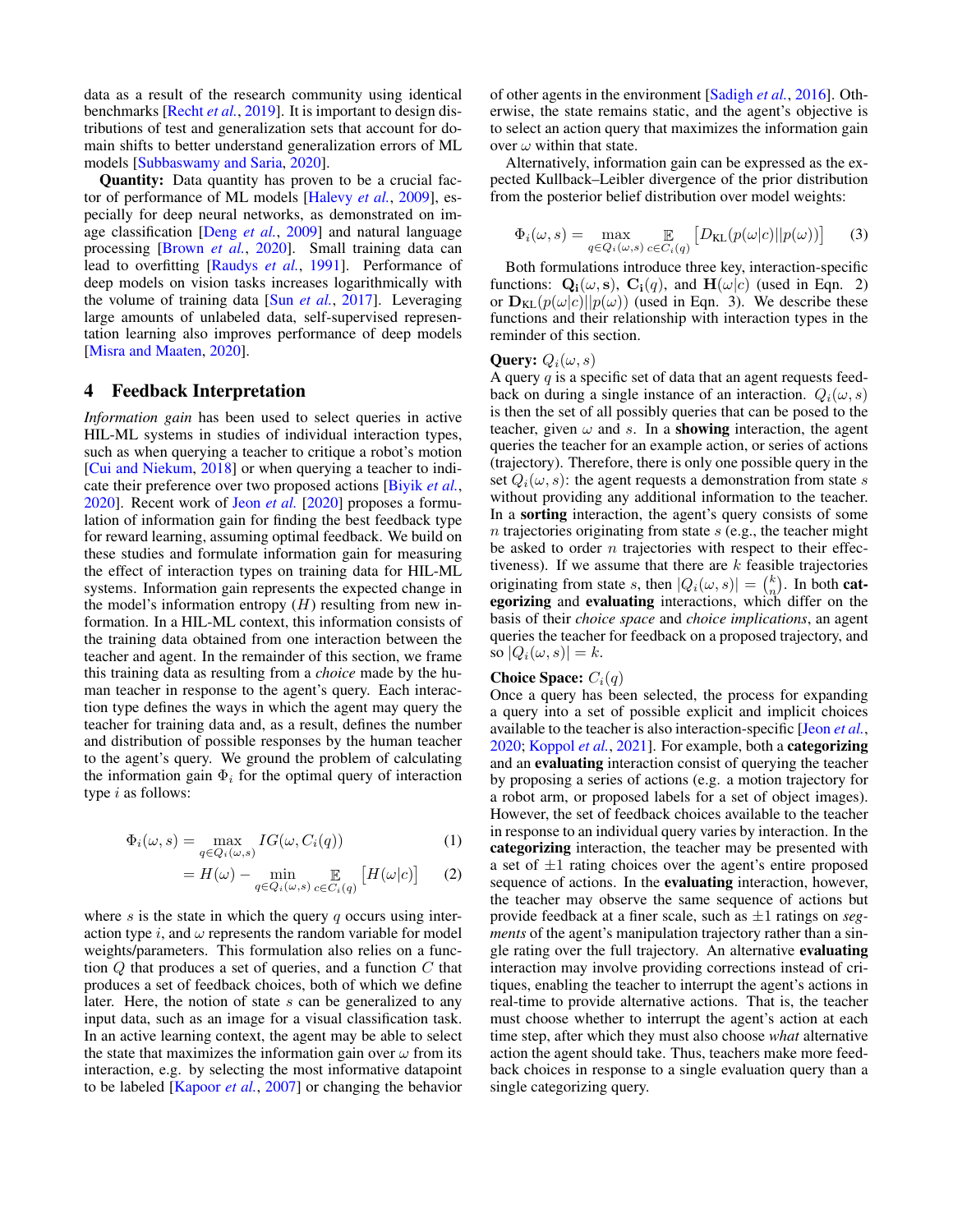Overall, these examples illustrate the effect of interaction type on the choice set available to the teacher. These effects are apparent both across different interaction types (e.g., the density of the feedback resulting from a categorizing interaction versus an evaluating interaction), as well as within the same interaction type (e.g., critiques and corrections are both evaluating-type interactions, but result in different feedback choices that are available to the teacher).

Furthermore, the likelihood of the choice set containing the optimal choice is dependent on the *quantity* and *quality* of that set. For interaction types that provide an *infinite set* of query responses, such as a showing interaction, the teacher may provide feedback from an infinite set of options. In evaluating interactions, the teacher is also provided an additional option of whether to provide feedback or not. As a result of the infinite *quantity* of choices, the optimal choice must be contained within this set of options.

For interaction types that provide a *finite set* of query responses, such as sorting interactions, the quantity of choices available to the teacher are limited, and so the training data is dependent on the quality of the choices presented to the teacher. The quality of a choice set may be defined by the informativeness of each possible choice, estimated through an information gain formulation [\[Biyik](#page-7-15) *et al.*, [2020\]](#page-7-15).

#### Choice Implications:  $H(\omega|c)$  or  $D_{KL}(p(\omega|c)||p(\omega))$

The implications of the teacher's choice on the agent's training data is also dependent on the interaction type. In an information gain context, this implication can be represented as the conditional entropy over the model's parameters given the feedback that the teacher did and did not provide [\[Jeon](#page-8-2) *et [al.](#page-8-2)*, [2020\]](#page-8-2). When leaning from showing interactions, such as demonstrations, existing work in inverse reinforcement learning typically assumes that the teacher's feedback represents the optimal action that the agent should take and updates the agent's reward model accordingly [\[Abbeel and Ng,](#page-6-4) [2004;](#page-6-4) [Ra](#page-9-11)[machandran and Amir,](#page-9-11) [2007\]](#page-9-11). The demonstrations may also be used to learn a nonlinear cost function that represents the dynamics of the demonstrated task [Finn *[et al.](#page-7-16)*, [2016\]](#page-7-16).

In categorizing interactions, the teacher's feedback may be used to directly learn a regression model of the reward function that replicates their feedback (as shown by the TAMER framework [\[Knox and Stone,](#page-8-10) [2009;](#page-8-10) [Warnell](#page-9-12) *et al.*, [2018\]](#page-9-12)). By training an action model separately from the reward model, improvements in the action model may be used to guide the agent's queries to improve its reward model [\[Daniel](#page-7-8) *et al.*, [2014\]](#page-7-8). However, feedback does not always reflect the reward of the agent's state. [Thomaz](#page-9-13) *et al.* [\[2006\]](#page-9-13) shows how categorizing feedback not only reflects the teacher's feedback on the agent's prior actions, but also feedback on their expectations of the agent's future behavior. As a result, a key challenge is determining which states and/or state features correspond to the teacher's feedback [\[Knox and Stone,](#page-8-10) [2009\]](#page-8-10). Furthermore, this feedback may correspond more closely to an "advantage function" that reflects the advantage of choosing a particular action in the agent's current state, rather than the reward of entering the state itself [\[Mnih](#page-8-11) *et al.*, [2016\]](#page-8-11).

In sorting interactions, the training implications of the teacher's choice is dependent on the other choices available to them. A pairwise preference between two actions may be interpreted as a loss function representing the margin between the agent's predicted preference over the two options (according to its reward function) and the human's actual preferences [\[Christiano](#page-7-17) *et al.*, [2017\]](#page-7-17). As a result, the objective of the model is not necessarily to estimate an action's reward itself, but rather, to learn a reward function that preserves the relative ranking of one action over another [Liu *[et al.](#page-8-12)*, [2017\]](#page-8-12). Learning from relative rankings has an added benefit: by removing the assumption that either of the ranked options is optimal, the model can learn a reward function that exceeds the performance of the teacher [\[Brown](#page-7-18) *et al.*, [2019\]](#page-7-18). Since the strength of the teacher's preference is unknown, it may be beneficial to provide an option to indicate equal preference between two options rather than force the teacher to indicate a preference [\[Holladay](#page-8-13) *et al.*, [2016\]](#page-8-13).

In evaluating interactions, the teacher provides feedback over a series of proposed or executed actions by the agent. This feedback must be considered with respect to the actions before and after the teacher's feedback. For example, [Celemin and Ruiz-del Solar](#page-7-19) [\[2019\]](#page-7-19) presents a method for approximating the magnitude of the teacher's binary feedback based on the variability of that feedback over time. In corrective interactions, the teacher's feedback can be interpreted as an alternate demonstration that results in higher reward or performance than the agent's originally proposed action. This correction can be used to update the agent's behavior in realtime [\[Bajcsy](#page-6-3) *et al.*, [2017\]](#page-6-3) or interpreted as a singular sample of the desired change in the agent's model (reinforced through additional corrections) [\[Fitzgerald](#page-7-10) *et al.*, [2019\]](#page-7-10).

Implicit and Explicit Information. While we have considered the training implications of the teacher's explicit responses to the agent's queries, the teacher may provide additional data that may be incorporated into the agent's training process. For example, they may also reveal additional, implicit information via gestures [\[Breazeal](#page-7-20) *et al.*, [2005\]](#page-7-20), facial expressions [Cui *[et al.](#page-7-21)*, [2020\]](#page-7-21), gaze [\[Zhang](#page-9-14) *et al.*, [2020\]](#page-9-14), or other social cues. The teacher's lack of feedback in some states may also provide implicit data, such as when ignoring a web link or skipping a video [\[Bayer](#page-6-5) *et al.*, [2017\]](#page-6-5). Interpreting a teacher's silence as positive feedback may speed up learning [\[Cederborg](#page-7-22) *et al.*, [2015\]](#page-7-22); however, the direction and magnitude of reward implied by a teacher's silence is likely to be domain-specific. Furthermore, higher-level information about the task may be learned implicitly through multiple interactions [\[Niekum](#page-8-14) *et al.*, [2015\]](#page-8-14). Leveraging both implicit and explicit information may result in increased informativeness of an interaction without asking of any additional effort from the teacher.

## 5 User Experience and Teaching Quality

In Section [2,](#page-1-1) we discussed how, in a HIL-ML setting, "human performance" on a task equates to their teaching performance. We now survey how interaction types influence human performance, discuss metrics of the effects of interaction types on human performance, and review how human performance can influence training data.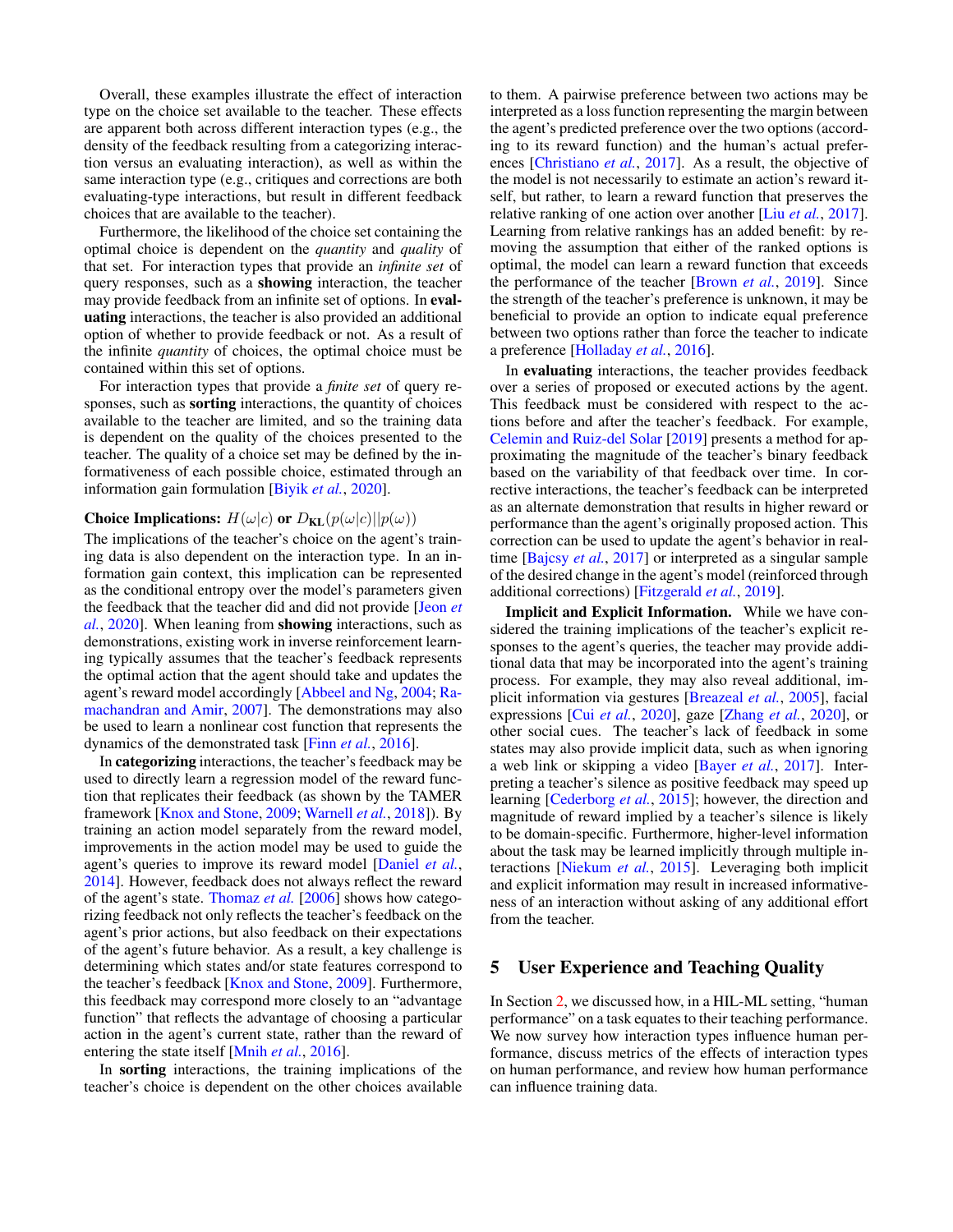#### 5.1 Interactions Affect Human Performance

Different interaction types have been shown to differently influence human factors such as ease of use, cognitive load [\[Koppol](#page-8-3) *et al.*, [2021\]](#page-8-3), and perception of the learner [\[Cakmak](#page-7-6)] [and Thomaz,](#page-7-6) [2012\]](#page-7-6). However, no existing work has directly studied the effects of these human factor differences on learning outcomes. We can consider these human factors as facets of a human teacher's mental model of an interaction, which includes the teacher's model of the learning agent (e.g. capability, performance) and their own perceived task as a teacher. We subsequently summarize a few ways in which such a mental model may affect human performance.

Passive and Active Learner: Passive learning involves the agent using a training set that is defined irrespective of its learning status. Active learning enables the learner to query for informative data points, thus improving its sample efficiency [\[Settles,](#page-9-15) [2012\]](#page-9-15). The relationship between the learner and the user varies dramatically depending on whether learning is passive or active [\[Cakmak](#page-7-23) *et al.*, [2010\]](#page-7-23) due to the coadaptive nature of active learning [\[Dudley and Kristensson,](#page-7-5) [2018\]](#page-7-5), and also varies due to the type of queries posed during active learning [\[Chao](#page-7-24) *et al.*, [2010\]](#page-7-24).

Offline and Online Learner: The learning agent interacting and querying the human teacher may update its model during an interaction, and can update at different frequencies, ranging from fully *offline* to fully *online*. An online learner will collect a batch of data, update its model, and demonstrate its improved performance before receiving additional feedback. This provides the teacher with feedback on how well the agent is learning, and allows them to change their teaching strategy by providing targeted data according to the model state [\[Kronander and Billard,](#page-8-15) [2012;](#page-8-15) [Kulesza](#page-8-16) *et al.*, [2015\]](#page-8-16). In contrast, an offline learner collects a single training set and performs no model update during the interaction, thus requiring less time and interaction effort from the teacher.

Pedagogical and Pragmatic Teaching: People have been shown to demonstrate tasks differently if they know that a learner is attempting to learn from them, as opposed to if they are asked to complete it as efficiently as possible [\[Fisac](#page-7-25) *et al.*, [2020\]](#page-7-25). Pedagogical human teachers may intentionally take sub-optimal actions in order to communicate more information in a single query response [Ho *[et al.](#page-8-17)*, [2016\]](#page-8-17).

Mental Model of the Agent's Learning Status: In addition to having a mental model of their *interaction* with the agent, the teacher may also have a mental model of the agent's *learning status* as well; that is, the agent's current knowledge and performance over the task. A teacher's mental model can affect various factors of their task performance including planning, persistence, and satisfaction [\[Jih and Reeves,](#page-8-18) [1992\]](#page-8-18). As a result, it is important to consider how this mental model may be affected by the agent's performance and the interaction between the teacher and agent. [Hedlund](#page-7-26) *et al.* [\[2021\]](#page-7-26) found that agent performance can affect a teacher's mental model of both the agent and their own teaching capability. [Krening and Feigh](#page-8-19) [\[2018\]](#page-8-19) showed how teachers perceived an agent trained using verbal demonstrations as being more intelligent and better-performing than the one trained through binary critiques. Furthermore, interactive learning methods lent themselves to more accurate assessments of

agent capability as compared to passive, supervised learning [\[Cakmak](#page-7-23) *et al.*, [2010\]](#page-7-23).

#### 5.2 Indicators of Human Performance

While "ground-truth" for optimal human performance in HIL-ML systems may not exist, there are measures that are known to affect human performance. In particular, an increase in *workload* has been correlated with a decrease in task performance [\[Sweller,](#page-9-16) [1988;](#page-9-16) [Prewett](#page-8-20) *et al.*, [2010\]](#page-8-20). Workload can be measured both in subjective, self-reported measures and in objective task measures [\[Longo,](#page-8-1) [2018\]](#page-8-1). The NASA-TLX survey [\[Hart and Staveland,](#page-7-27) [1988\]](#page-7-27) has been widely adopted in human factors research to measure subjective workload, and consists of several sub-metrics including mental demand, physical demand, temporal demand, performance, effort and frustration. The popular System Usability Scale (SUS) is a validated survey that provides a subjective measure of the *usability* of any given system, reflecting measures such as users' ease and confidence when using a system. A strong, positive association exists between task performance and subjective satisfaction with an interface [\[Nielsen](#page-8-21) [and Levy,](#page-8-21) [1994\]](#page-8-21). Workload and usability have also been found to be non-overlapping measures in an HCI task, which suggests that combining them may provide a more accurate prediction of objective task performance [\[Longo,](#page-8-1) [2018\]](#page-8-1).

## 5.3 Direct Effects of Human Performance on Training Data

In Section [3,](#page-2-0) we described how *noisiness* in the data, as well as the *quantity* and *distribution* of collected data affect learning outcomes. We now address how human performance can directly influence those factors.

Noise: We focus on noise introduced via human error (e.g., where a human teacher fails to provide the conventional ground truth). For example, data collected from crowdworkers can be low quality, as workers are incentivized to maximize their own earnings at the potential expense of providing thoughtful labels [\[Hsueh](#page-8-22) *et al.*, [2009\]](#page-8-22). Noisiness can also arise from human teachers without adversarial intentions, due to factors such as the amount of precision afforded by a particular user interface [\[Aker](#page-6-6) *et al.*, [2012\]](#page-6-6).

Distribution: Collecting well-distributed data that captures domain shifts is critical for robust models. The availability of crowdworkers suggests the possibility of increased diversity in dataset curation [\[Lease,](#page-8-7) [2011\]](#page-8-7), and has already been shown to manifest in more efficient exploration and learning [\[Mandlekar](#page-8-23) *et al.*, [2018\]](#page-8-23). The teaching interaction may be adapted in response to poorly-distributed training data; for example, tasking a teacher with finding a positive example in an underrepresented region of the state space [\[Lin](#page-8-24) *[et al.](#page-8-24)*, [2018\]](#page-8-24). However, interaction mechanisms that are not designed to be accessible and usable by a variety of individuals may result in datasets that either eschew or result in lowaccuracy feedback from entire swaths of people [\[Vashistha](#page-9-17) *et [al.](#page-9-17)*, [2018\]](#page-9-17).

Quantity: In HIL-ML systems, the interaction type being leveraged can affect the rate of data collection, and ultimately limit the amount of data collected. Demonstrations on physical robots, for example, can be difficult and time-consuming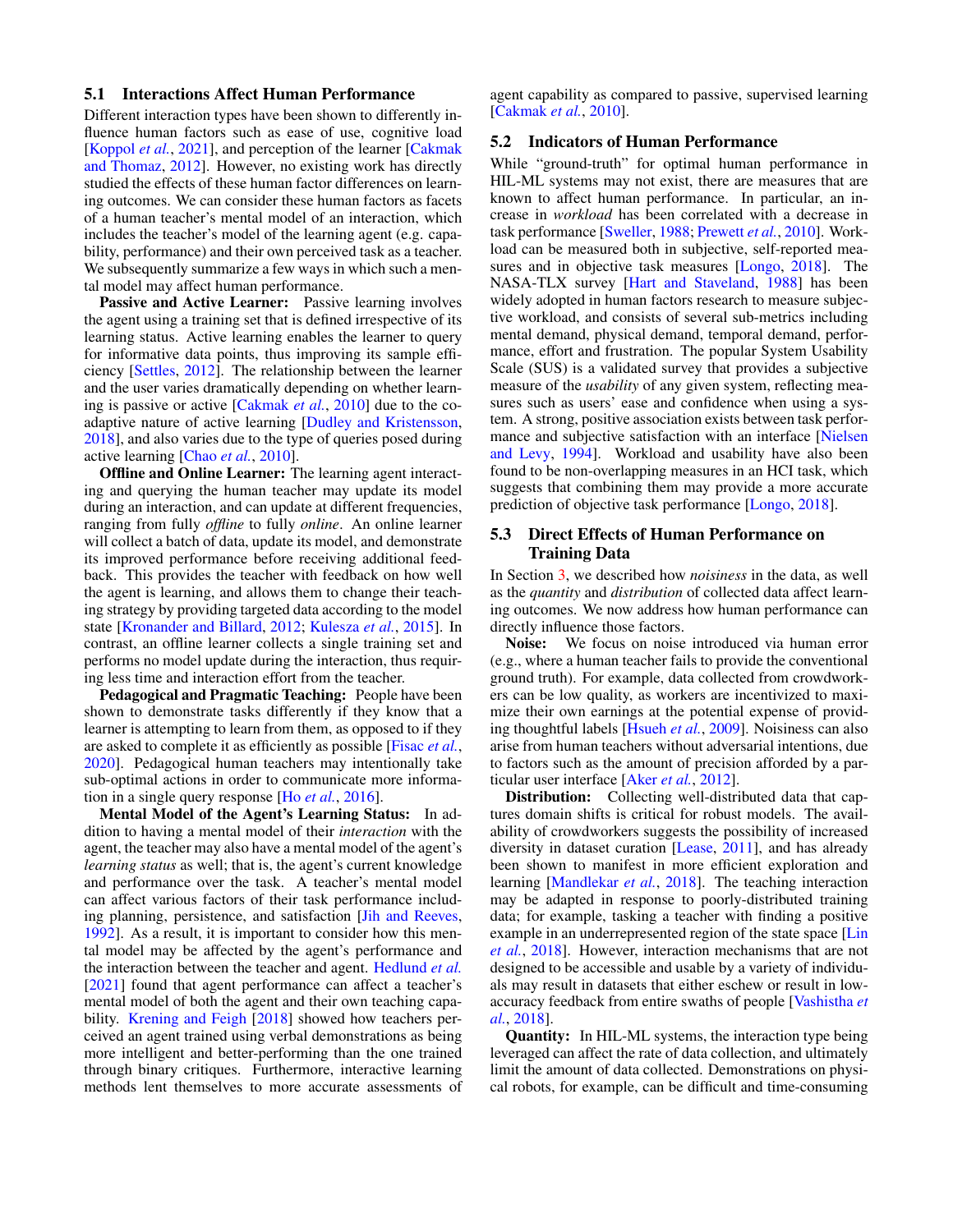to provide; simulated approaches with user-tested interfaces can increase labeling throughput and lead to better learned policies [\[Mandlekar](#page-8-23) *et al.*, [2018;](#page-8-23) Kent *[et al.](#page-8-25)*, [2017\]](#page-8-25).

## 6 Challenges and Open Questions

Benchmarks have played an important role in modern advances of machine learning through facilitating standard datasets and environments for fair comparisons. Existing HIL-ML benchmarks exist in the form of datasets or use expert models obtained from training reinforcement learning algorithms, bypassing active interactions with human teachers, and therefore do not provide a mechanism for comparing across different interaction types. Developing novel methods to efficiently evaluate HIL-ML systems with real/simulated human inputs will be beneficial to the research community.

To systematically compare the effects of different interactions types, it is important to have a standard measure for teaching cost that applies to all of them. [\[Rigter](#page-9-18) *et al.*, [2020\]](#page-9-18) demonstrates how a robot may moderate its own autonomy in a shared autonomy setting in order to minimize both interaction and failure cost, but assumes a hand-coded measure of both cost values. Teaching cost of an interactive learning algorithm has been measured primarily as the interaction duration and/or subjective cognitive load [\[Racca](#page-9-19) *et al.*, [2019;](#page-9-19) Cui *[et al.](#page-7-28)*, [2019;](#page-7-28) [Jauhri](#page-8-26) *et al.*, [2020\]](#page-8-26). However, interaction duration alone does not capture all the aspects of teaching cost, and subjective measures of cognitive load tend to have huge variance across people. Recent work of [Biyik](#page-7-15) *et al.* [\[2020\]](#page-7-15) proposes to measure teaching cost of a single comparison query as a function of interaction duration, complexity of the question, and similarity to past queries. A unified set of metrics for evaluating teaching cost across different interaction types is needed.

Modeling human behaviors in HIL-ML systems is not only important for interpreting collected data but also crucial for analyzing the effects of different interaction types on learning outcomes. Despite rich evidence in psychology research that humans are not rational decision makers [\[Arkes](#page-6-7) [and Ayton,](#page-6-7) [1999;](#page-6-7) [Hewig](#page-8-27) *et al.*, [2011\]](#page-8-27), many existing methods have been assuming rational or noisily rational human teachers and the same human teacher model has been employed by various algorithms that learn from different interaction types [\[Sadigh](#page-9-3) *et al.*, [2017;](#page-9-3) Jeon *[et al.](#page-8-2)*, [2020\]](#page-8-2). With different systematic biases known to exist in human decision making [Shah *[et al.](#page-9-20)*, [2019\]](#page-9-20) and known behavior differences under different settings (such as pedagogical vs pragmatic), it is important to understand how these factors interact with the design of interaction types. At the same time, crowdsourcing has become a promising way of acquiring large-scale human annotated data [\[Vaughan,](#page-9-21) [2017;](#page-9-21) [Osentoski](#page-8-28) *et al.*, [2010\]](#page-8-28). Designing learning systems that will interact with many different users and collect data from them brings additional challenges for modeling teaching behaviors.

Given the complex relationship between interaction types and training data, there may not be a single best interaction type to use for a particular task. The optimal solution may arise from combining different types of interaction types. Work of Ibarz *[et al.](#page-8-29)* [\[2018\]](#page-8-29) and [Palan](#page-8-30) *et al.* [\[2019\]](#page-8-30) leverage multiple types of interaction. [Bullard](#page-7-29) *et al.* [\[2018\]](#page-7-29) arbitrates between showing and categorizing. The work of Jeon *[et al.](#page-8-2)* [\[2020\]](#page-8-2) proposes a way to optimize for interaction types for reward learning from the information gain perspective but does not take human performance into account.

Understanding how social biases [\[Fiske,](#page-7-30) [2016\]](#page-7-30) can be introduced during data collection has been identified as an increasingly important component of building fair and responsible ML models [Liu *[et al.](#page-8-31)*, [2018;](#page-8-31) [Drozdowski](#page-7-31) *et al.*, [2020\]](#page-7-31). Our proposed relationship graph identifies two pathways by which interaction types can influence training data, and may provide a new perspective on sources of bias in HIL-ML system development.

In summary, we have surveyed existing literature on interaction types, established a relationship graph outlining and justifying effects of interaction types on learning outcomes, and presented a unifying representation of the training data implications of these interaction types. We anticipate that this comprehensive overview of the role of interaction types in HIL-ML systems will support future research that leverages, compares, or constructs interactions for learning.

## Acknowledgements

The authors would like to thank Reuben Aronson, Stephen Giguere, W. Bradley Knox, Mike Lee, Michelle Zhao, and the anonymous reviewers for their valuable feedback. This work was conducted at CMU and UT Austin, and was supported in part by the Office of Naval Research (N00014-18-1-2503, N00014-18-2243) and the National Science Foundation (IIS-1724157, IIS-1638107, IIS-1749204, IIS-1925082).

## References

- <span id="page-6-4"></span>Pieter Abbeel and Andrew Y Ng. Apprenticeship learning via inverse reinforcement learning. In *International Conference on Machine Learning (ICML)*, page 1, 2004.
- <span id="page-6-6"></span>Ahmet Aker, Mahmoud El-Haj, M-Dyaa Albakour, Udo Kruschwitz, et al. Assessing crowdsourcing quality through objective tasks. In *International Conference on Language Resources and Evaluation*, pages 1456–1461. Citeseer, 2012.
- <span id="page-6-0"></span>Saleema Amershi, Maya Cakmak, William Bradley Knox, and Todd Kulesza. Power to the people: The role of humans in interactive machine learning. *AI Magazine*, 35(4):105–120, 2014.
- <span id="page-6-1"></span>Brenna Argall, Sonia Chernova, Manuela Veloso, and Brett Browning. A survey of robot learning from demonstration. *Robotics and Autonomous Systems*, 57(5):469–483, 2009.
- <span id="page-6-2"></span>Brenna D Argall, Eric L Sauser, and Aude G Billard. Tactile guidance for policy refinement and reuse. In *IEEE International Conference on Development and Learning*, pages 7–12, 2010.
- <span id="page-6-7"></span>Hal R Arkes and Peter Ayton. The sunk cost and concorde effects: Are humans less rational than lower animals? *Psychology Bulletin*, 125(5):591, 1999.
- <span id="page-6-3"></span>Andrea Bajcsy, Dylan Losey, Marcia O'Malley, and Anca Dragan. Learning robot objectives from physical human interaction. *Proceedings of Machine Learning Research*, 78:217–226, 2017.
- <span id="page-6-5"></span>Immanuel Bayer, Xiangnan He, Bhargav Kanagal, and Steffen Rendle. A generic coordinate descent framework for learning from implicit feedback. In *International Conference on World Wide Web*, 2017.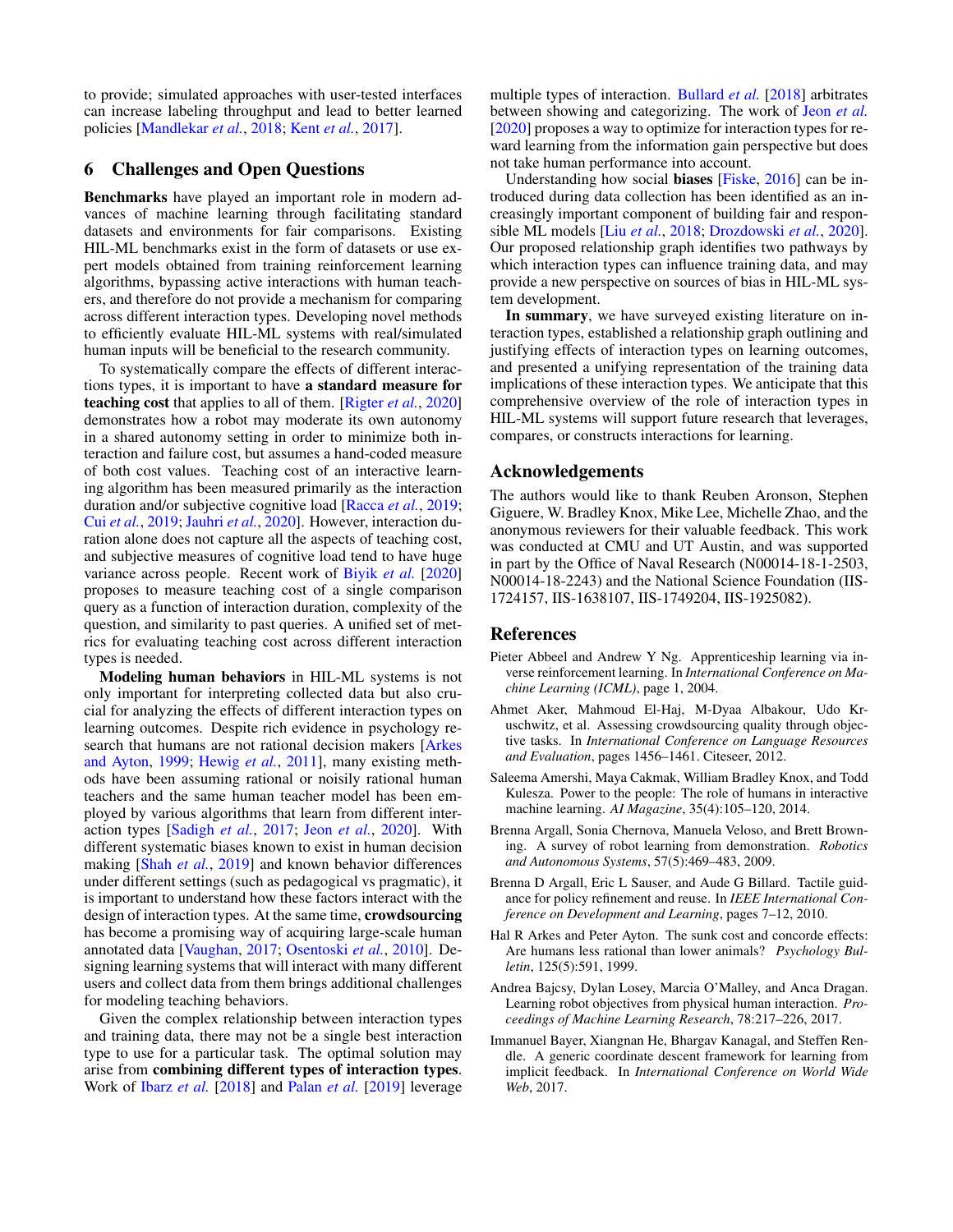- <span id="page-7-15"></span>Erdem Biyik, Malayandi Palan, Nicholas C. Landolfi, Dylan P. Losey, and Dorsa Sadigh. Asking easy questions: A user-friendly approach to active reward learning. In *Conference on Robot Learning (CoRL)*, pages 1177–1190, 2020.
- <span id="page-7-20"></span>Cynthia Breazeal, Cory Kidd, Andrea Thomaz, Guy Hoffman, and Matt Berlin. Effects of nonverbal communication on efficiency and robustness in human-robot teamwork. In *IEEE/RSJ International Conference on Intelligent Robots and Systems (IROS)*, 2005.
- <span id="page-7-18"></span>Daniel Brown, Wonjoon Goo, Prabhat Nagarajan, and Scott Niekum. Extrapolating beyond suboptimal demonstrations via inverse reinforcement learning from observations. In *International Conference on Machine Learning (ICML)*, pages 783–792. Proceedings of Machine Learning Research, 2019.
- <span id="page-7-13"></span>Tom B Brown, Benjamin Mann, Nick Ryder, Melanie Subbiah, Jared Kaplan, Prafulla Dhariwal, Arvind Neelakantan, Pranav Shyam, Girish Sastry, Amanda Askell, et al. Language models are few-shot learners. *arXiv preprint arXiv:2005.14165*, 2020.
- <span id="page-7-29"></span>Kalesha Bullard, Andrea L Thomaz, and Sonia Chernova. Towards intelligent arbitration of diverse active learning queries. In *IEEE/RSJ International Conference on Intelligent Robots and Systems (IROS)*, pages 6049–6056, 2018.
- <span id="page-7-6"></span>Maya Cakmak and Andrea L Thomaz. Designing robot learners that ask good questions. In *International Conference on Human-Robot Interaction (HRI)*, pages 17–24, 2012.
- <span id="page-7-23"></span>Maya Cakmak, Crystal Chao, and Andrea L Thomaz. Designing interactions for robot active learners. *IEEE Transactions on Autonomous Mental Development*, 2(2):108–118, 2010.
- <span id="page-7-22"></span>Thomas Cederborg, Ishaan Grover, Charles L Isbell Jr, and Andrea Lockerd Thomaz. Policy shaping with human teachers. In *International Joint Conference on Artificial Intelligence (IJCAI)*, pages 3366–3372, 2015.
- <span id="page-7-19"></span>Carlos Celemin and Javier Ruiz-del Solar. An interactive framework for learning continuous actions policies based on corrective feedback. *Journal of Intelligent & Robotic Systems*, 95(1):77–97, 2019.
- <span id="page-7-24"></span>Crystal Chao, Maya Cakmak, and Andrea L Thomaz. Transparent active learning for robots. In *International Conference on Human-Robot Interaction (HRI)*, pages 317–324, 2010.
- <span id="page-7-7"></span>Sonia Chernova and Andrea L Thomaz. Robot learning from human teachers. *Synthesis Lectures on Artificial Intelligence and Machine Learning*, 8(3):1–121, 2014.
- <span id="page-7-17"></span>Paul F Christiano, Jan Leike, Tom Brown, Miljan Martic, Shane Legg, and Dario Amodei. Deep reinforcement learning from human preferences. In *Conference on Neural Information Processing Systems*, volume 30, pages 4299–4307, 2017.
- <span id="page-7-2"></span>Corinna Cortes, Lawrence D Jackel, and Wan-Ping Chiang. Limits on learning machine accuracy imposed by data quality. *Conference on Neural Information Processing Systems*, 7:239–246, 1994.
- <span id="page-7-14"></span>Yuchen Cui and Scott Niekum. Active reward learning from critiques. In *IEEE International Conference on Robotics and Automation (ICRA)*, pages 6907–6914, 2018.
- <span id="page-7-28"></span>Yuchen Cui, David Isele, Scott Niekum, and Kikuo Fujimura. Uncertainty-aware data aggregation for deep imitation learning. In *IEEE International Conference on Robotics and Automation (ICRA)*, pages 761–767, 2019.
- <span id="page-7-21"></span>Yuchen Cui, Qiping Zhang, Alessandro Allievi, Peter Stone, Scott Niekum, and W Bradley Knox. The empathic framework for task

learning from implicit human feedback. In *Conference on Robot Learning (CoRL)*, 2020.

- <span id="page-7-8"></span>Christian Daniel, Malte Viering, Jan Metz, Oliver Kroemer, and Jan Peters. Active reward learning. In *Robotics: Science and Systems*, 2014.
- <span id="page-7-12"></span>Jia Deng, Wei Dong, Richard Socher, Li-Jia Li, Kai Li, and Li Fei-Fei. Imagenet: A large-scale hierarchical image database. In *Conference on Computer Vision and Pattern Recognition (CVPR)*, pages 248–255, 2009.
- <span id="page-7-31"></span>Pawel Drozdowski, Christian Rathgeb, Antitza Dantcheva, Naser Damer, and Christoph Busch. Demographic bias in biometrics: A survey on an emerging challenge. *IEEE Transactions on Technology and Society*, 1(2):89–103, 2020.
- <span id="page-7-5"></span>John J Dudley and Per Ola Kristensson. A review of user interface design for interactive machine learning. *ACM Transactions on Interactive Intelligent Systems*, 8(2):1–37, 2018.
- <span id="page-7-0"></span>Jerry Alan Fails and Dan R Olsen Jr. Interactive machine learning. In *International Conference on Intelligent User Interfaces*, pages 39–45, 2003.
- <span id="page-7-16"></span>Chelsea Finn, Sergey Levine, and Pieter Abbeel. Guided cost learning: Deep inverse optimal control via policy optimization. In *International Conference on Machine Learning (ICML)*, pages 49– 58, 2016.
- <span id="page-7-25"></span>Jaime Fisac, Monica Gates, Jessica Hamrick, Chang Liu, Dylan Hadfield-Menell, Malayandi Palaniappan, Dhruv Malik, Shankar Sastry, Thomas Griffiths, and Anca Dragan. Pragmatic-pedagogic value alignment. In *International Symposium on Robotics Research*, pages 49–57. 2020.
- <span id="page-7-30"></span>Susan T Fiske. Prejudice, discrimination, and stereotyping. *NOBA Project*, 2016.
- <span id="page-7-9"></span>Tesca Fitzgerald, Ashok Goel, and Andrea Thomaz. Human-guided object mapping for task transfer. *ACM Transactions on Human-Robot Interaction*, 7(2):1–24, 2018.
- <span id="page-7-10"></span>Tesca Fitzgerald, Elaine Short, Ashok Goel, and Andrea Thomaz. Human-guided trajectory adaptation for tool transfer. In *International Conference on Autonomous Agents and MultiAgent Systems (AAMAS)*, pages 1350–1358, 2019.
- <span id="page-7-11"></span>Reymundo A Gutierrez, Vivian Chu, Andrea L Thomaz, and Scott Niekum. Incremental task modification via corrective demonstrations. In *IEEE International Conference on Robotics and Automation (ICRA)*, pages 1126–1133, 2018.
- <span id="page-7-4"></span>Eija Haapalainen, SeungJun Kim, Jodi F Forlizzi, and Anind K Dey. Psycho-physiological measures for assessing cognitive load. In *ACM International Conference on Ubiquitous Computing*, pages 301–310, 2010.
- <span id="page-7-1"></span>Alon Halevy, Peter Norvig, and Fernando Pereira. The unreasonable effectiveness of data. *IEEE Intelligent Systems*, 24(2):8–12, 2009.
- <span id="page-7-3"></span>Ronny Hänsch and Olaf Hellwich. The truth about ground truth: Label noise in human-generated reference data. In *International Geoscience and Remote Sensing Symposium*, pages 5594–5597, 2019.
- <span id="page-7-27"></span>Sandra G Hart and Lowell E Staveland. Development of nasa-tlx (task load index): Results of empirical and theoretical research. In *Advances in Psychology*, volume 52, pages 139–183. Elsevier, 1988.
- <span id="page-7-26"></span>Erin Hedlund, Michael Johnson, and Matthew Gombolay. The effects of a robot's performance on human teachers for learning from demonstration tasks. In *ACM/IEEE International Conference on Human-Robot Interaction*, pages 207–215, 2021.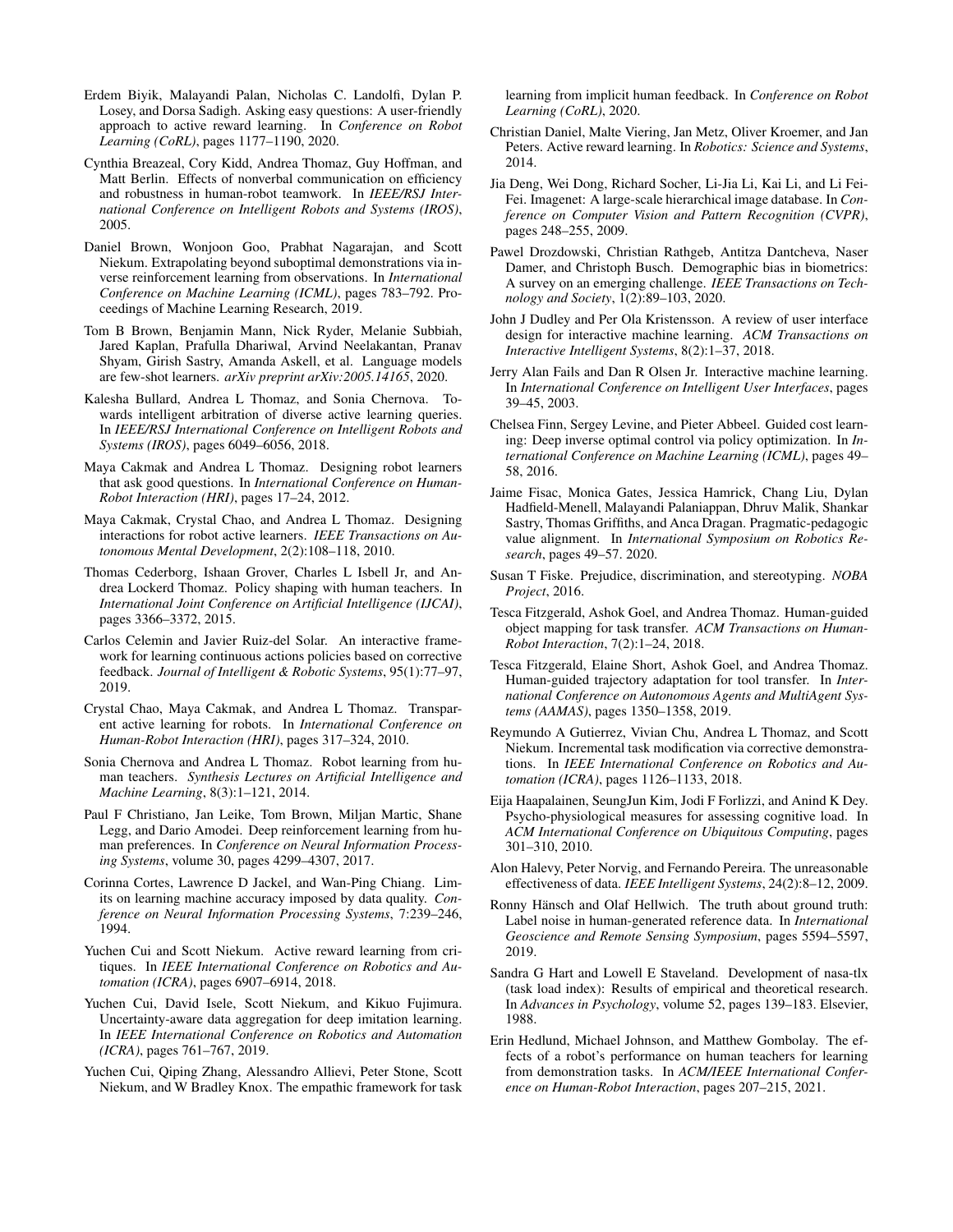- <span id="page-8-27"></span>Johannes Hewig, Nora Kretschmer, Ralf H Trippe, Holger Hecht, Michael GH Coles, Clay B Holroyd, and Wolfgang HR Miltner. Why humans deviate from rational choice. *Psychophysiology*, 48(4):507–514, 2011.
- <span id="page-8-17"></span>Mark Ho, Michael Littman, James MacGlashan, Fiery Cushman, and Joseph Austerweil. Showing versus doing: Teaching by demonstration. *Conference on Neural Information Processing Systems*, 2016.
- <span id="page-8-13"></span>Rachel Holladay, Shervin Javdani, Anca Dragan, and Siddhartha Srinivasa. Active comparison based learning incorporating user uncertainty and noise. In *Workshop on Model Learning for Human-Robot Communication*, 2016.
- <span id="page-8-22"></span>Pei-Yun Hsueh, Prem Melville, and Vikas Sindhwani. Data quality from crowdsourcing: a study of annotation selection criteria. In *NAACL HLT 2009 Workshop on Active Learning for Natural Language Processing*, pages 27–35, 2009.
- <span id="page-8-29"></span>Borja Ibarz, Jan Leike, Tobias Pohlen, Geoffrey Irving, Shane Legg, and Dario Amodei. Reward learning from human preferences and demonstrations in atari. *Conference on Neural Information Processing Systems*, 31:8011–8023, 2018.
- <span id="page-8-26"></span>Snehal Jauhri, Carlos Celemin, and Jens Kober. Interactive imitation learning in state-space. In *Conference on Robot Learning (CoRL)*, 2020.
- <span id="page-8-2"></span>Hong Jun Jeon, Smitha Milli, and Anca D Dragan. Reward-rational (implicit) choice: A unifying formalism for reward learning. In *Conference on Neural Information Processing Systems*, 2020.
- <span id="page-8-18"></span>Hueyching Janice Jih and Thomas Charles Reeves. Mental models: A research focus for interactive learning systems. *Educational Technology Research and Development*, 40(3):39–53, 1992.
- <span id="page-8-0"></span>Elias Kalapanidas, Nikolaos Avouris, Marian Craciun, and Daniel Neagu. Machine learning algorithms: a study on noise sensitivity. In *Balcan Conference in Informatics*, pages 356–365, 2003.
- <span id="page-8-9"></span>Ashish Kapoor, Eric Horvitz, and Sumit Basu. Selective supervision: Guiding supervised learning with decision-theoretic active learning. In *International Joint Conference on Artificial Intelligence (IJCAI)*, volume 7, pages 877–882, 2007.
- <span id="page-8-4"></span>Liyiming Ke, Ajinkya Kamat, Jingqiang Wang, Tapomayukh Bhattacharjee, Christoforos Mavrogiannis, and Siddhartha S Srinivasa. Telemanipulation with chopsticks: Analyzing human factors in user demonstrations. *IEEE/RSJ International Conference on Intelligent Robots and Systems (IROS)*, 2020.
- <span id="page-8-25"></span>David Kent, Carl Saldanha, and Sonia Chernova. A comparison of remote robot teleoperation interfaces for general object manipulation. In *International Conference on Human-Robot Interaction (HRI)*, pages 371–379, 2017.
- <span id="page-8-10"></span>W Bradley Knox and Peter Stone. Interactively shaping agents via human reinforcement: The tamer framework. In *International Conference on Knowledge Capture*, pages 9–16, 2009.
- <span id="page-8-3"></span>Pallavi Koppol, Henny Admoni, and Reid Simmons. Interaction considerations in learning from humans. In *International Joint Conference on Artificial Intelligence (IJCAI)*, 2021.
- <span id="page-8-19"></span>Samantha Krening and Karen M Feigh. Interaction algorithm effect on human experience with reinforcement learning. *ACM Transactions on Human-Robot Interaction (THRI)*, 7(2):1–22, 2018.
- <span id="page-8-6"></span>Samantha Krening, Brent Harrison, Karen M Feigh, Charles Lee Isbell, Mark Riedl, and Andrea Thomaz. Learning from explanations using sentiment and advice in rl. *IEEE Transactions on Cognitive and Developmental Systems*, 9(1):44–55, 2016.
- <span id="page-8-15"></span>Klas Kronander and Aude Billard. Online learning of varying stiffness through physical human-robot interaction. In *IEEE International Conference on Robotics and Automation (ICRA)*, pages 1842–1849, 2012.
- <span id="page-8-16"></span>Todd Kulesza, Margaret Burnett, Weng-Keen Wong, and Simone Stumpf. Principles of explanatory debugging to personalize interactive machine learning. In *International Conference on Intelligent User Interfaces*, pages 126–137, 2015.
- <span id="page-8-7"></span>Matthew Lease. On quality control and machine learning in crowdsourcing. *Human Computation*, 11(11), 2011.
- <span id="page-8-24"></span>Christopher Lin, Mausam Mausam, and Daniel Weld. Active learning with unbalanced classes and example-generation queries. In *Proceedings of the AAAI Conference on Human Computation and Crowdsourcing*, volume 6, 2018.
- <span id="page-8-12"></span>Xialei Liu, Joost van de Weijer, and Andrew D Bagdanov. Rankiqa: Learning from rankings for no-reference image quality assessment. In *International Conference on Computer Vision (ICCV)*, pages 1040–1049, 2017.
- <span id="page-8-31"></span>Lydia T Liu, Sarah Dean, Esther Rolf, Max Simchowitz, and Moritz Hardt. Delayed impact of fair machine learning. In *International Conference on Machine Learning (ICML)*, pages 3150– 3158. PMLR, 2018.
- <span id="page-8-1"></span>Luca Longo. Experienced mental workload, perception of usability, their interaction and impact on task performance. *PloS one*, 13(8):e0199661, 2018.
- <span id="page-8-23"></span>Ajay Mandlekar, Yuke Zhu, Animesh Garg, Jonathan Booher, et al. Roboturk: A crowdsourcing platform for robotic skill learning through imitation. In *Conference on Robot Learning (CoRL)*, pages 879–893, 2018.
- <span id="page-8-8"></span>Ishan Misra and Laurens van der Maaten. Self-supervised learning of pretext-invariant representations. In *Conference on Computer Vision and Pattern Recognition (CVPR)*, 2020.
- <span id="page-8-11"></span>Volodymyr Mnih, Adria Puigdomenech Badia, Mehdi Mirza, Alex Graves, Timothy Lillicrap, Tim Harley, David Silver, and Koray Kavukcuoglu. Asynchronous methods for deep reinforcement learning. In *International Conference on Machine Learning (ICML)*, pages 1928–1937, 2016.
- <span id="page-8-5"></span>Anis Najar and Mohamed Chetouani. Reinforcement learning with human advice: a survey. In *Frontiers in Robotics and AI*, 2021.
- <span id="page-8-14"></span>Scott Niekum, Sarah Osentoski, George Konidaris, Sachin Chitta, Bhaskara Marthi, and Andrew G Barto. Learning grounded finitestate representations from unstructured demonstrations. *International Journal of Robotics Research*, 34(2):131–157, 2015.
- <span id="page-8-21"></span>Jakob Nielsen and Jonathan Levy. Measuring usability: Preference vs. performance. *Communications of the ACM*, 37(4):66–75, April 1994.
- <span id="page-8-28"></span>Sarah Osentoski, Christopher Crick, Grayin Jay, and Odest Chadwicke Jenkins. Crowdsourcing for closed loop control. In *NeurIPS Workshop on Computational Social Science and the Wisdom of Crowds*, pages 4–7, 2010.
- <span id="page-8-30"></span>Malayandi Palan, Nicholas C Landolfi, Gleb Shevchuk, and Dorsa Sadigh. Learning reward functions by integrating human demonstrations and preferences. *Robotics: Science and Systems*, 2019.
- <span id="page-8-20"></span>Matthew S Prewett, Ryan C Johnson, Kristin N Saboe, Linda R Elliott, and Michael D Coovert. Managing workload in human– robot interaction: A review of empirical studies. *Computers in Human Behavior*, 26(5):840–856, 2010.